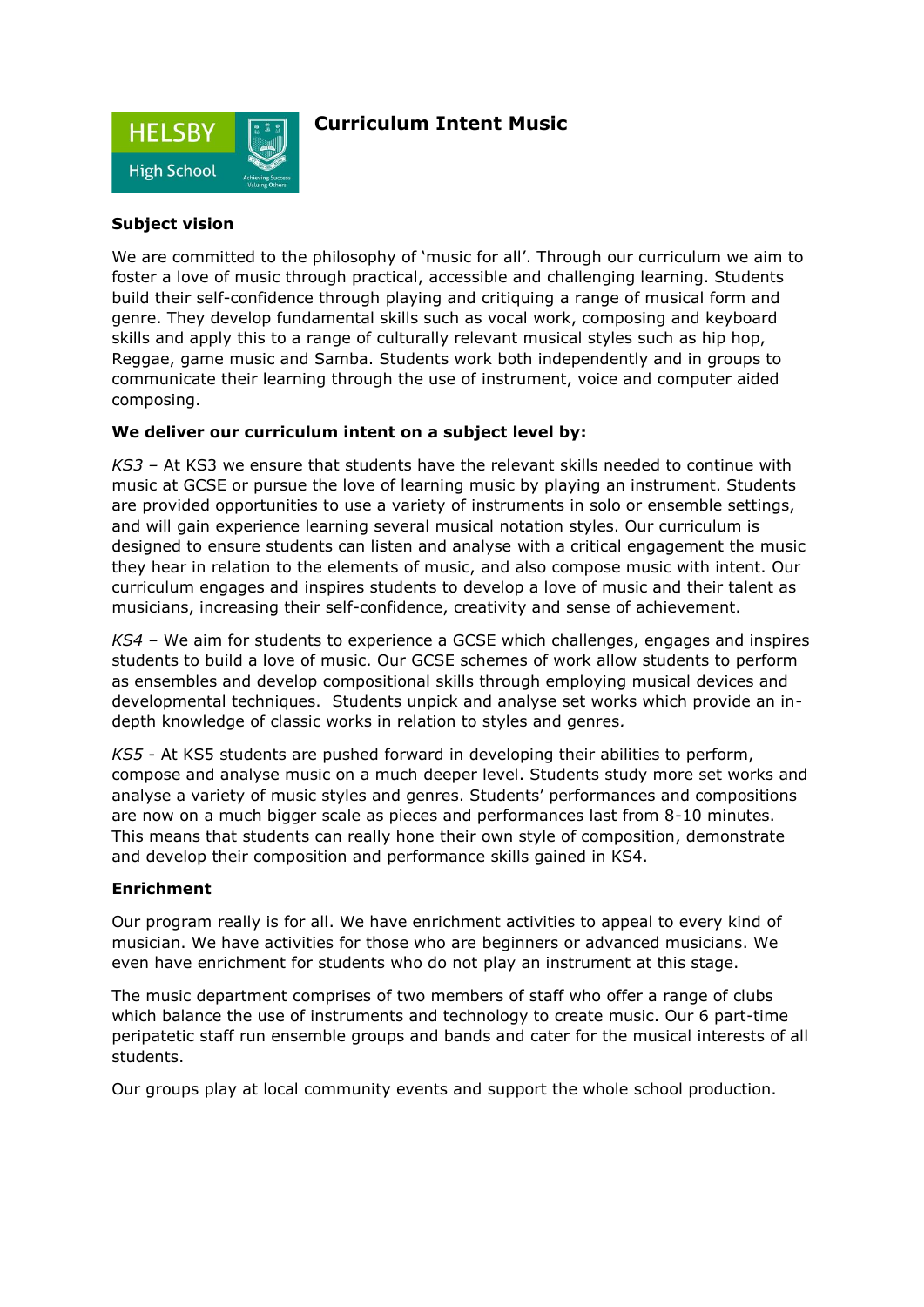In *Music*, students '**Achieve success'** by:

| Encouraging high aspiration and a<br>love of learning | Students reflect on their own work on a<br>regular basis as well as their peers.<br>Students are asked to perform in front of<br>the class so progress is shared and a<br>'bar' is set.<br>Creativity comes before all. Students<br>creating and playing music is at the<br>forefront of this curriculum and is the<br>catalyst for the love of learning in music. |
|-------------------------------------------------------|--------------------------------------------------------------------------------------------------------------------------------------------------------------------------------------------------------------------------------------------------------------------------------------------------------------------------------------------------------------------|
| Maximising progress and potential                     | Students are always provided with an<br>extension to strive for once their main<br>task is complete.<br>Students are provided with the success<br>criteria in music to ensure students are<br>striving for the best possible outcome.                                                                                                                              |
| Providing rewarding learning<br>experiences           | We ensure lessons are interactive and<br>interesting. Inclusivity through a variety<br>of resources helps students enjoy their<br>learning experience.                                                                                                                                                                                                             |
| Offering diverse opportunities                        | Diversity in music is essential to receiving<br>$\bullet$<br>a holistic understanding and experience<br>of music. Students have opportunities to<br>play a vast array of instruments<br>throughout the key stages as well as<br>using professional music software.                                                                                                 |
| Recognising and celebrating all<br>achievement        | Students understand the rewards policy<br>$\bullet$<br>within the department and have access<br>to the rewards display board to see who<br>is receiving the 'Walk of Fame star'<br>Students also receive recognition via<br>SIMS (whole school reward system) and<br>are keen to achieve a '5' as recognition of<br>their achievement in the lesson.               |

In Music, students '**Value Others'** by:

| Contributing to a safe school<br>environment | The 'no negatives' rule helps promote<br>$\bullet$<br>respect of themselves, their work and<br>each other.<br>Students respect and value the space<br>they are working in and the resources<br>they have access to. They know how to<br>monitor their own health and safety<br>when working with the equipment.         |
|----------------------------------------------|-------------------------------------------------------------------------------------------------------------------------------------------------------------------------------------------------------------------------------------------------------------------------------------------------------------------------|
| Showing tolerance, respect and<br>fairness   | Students are active listeners and<br>$\bullet$<br>support the different experiences and<br>different viewpoints and reactions to the<br>music they hear.<br>Students communicate how to be a<br>good audience member and model how<br>to evaluate and conduct peer-<br>assessment meaningfully and with<br>sensitivity. |